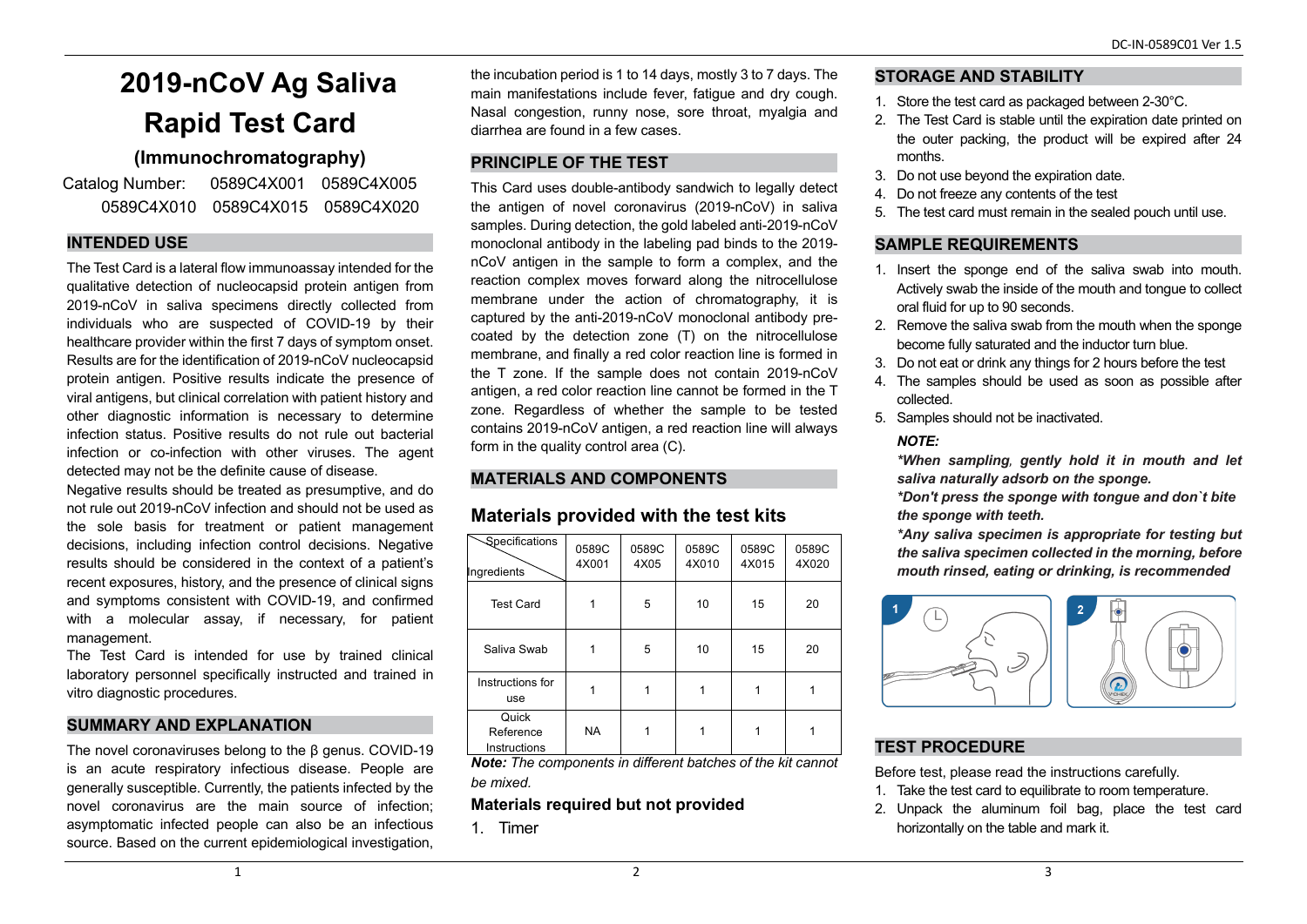- 3. Insert the saliva swab into the test card holder and push down saliva swab. The bump at the end of the saliva swab must be into the hole of the test card holder.
- 4. As the test begins to work, the purple color move across the result window in the center of the test device.
- 5. Wait for 15 minutes and read the results. Do not read results after 20 minutes.



## **INTERPRETATION OF TEST RESULTS**

This product can only perform qualitative analysis on the detection object.

#### **Positive Result**:

If both C and T lines are visible within 15 minutes, the test result is positive and valid.

*Note: Specimens containing very low levels of target antigens may develop two colored lines over 15 minutes.* **Negative Result**:

If test area (T line) has no color and the control area displays a colored line, the result is negative and valid **Invalid Result**:

The test result is invalid if a colored line does not form in the control region. The sample must be re-tested, using a new test card.



## **LIMITATIONS**

1. The result of the test card should not be taken as a confirmed diagnosis, for clinical reference only. Judgement should be made along with RT-PCR results, clinical symptoms, epidemiological information and further clinical data.

2. Test Card performance depends on the amount of virus (antigen) in the sample and may or may not correlate with viral culture results performed on the same sample.

3. The test card must be equilibrated to room temperature before used, otherwise the results may be incorrect

4. A negative test result may occur if the level of antigen in a sample is below the detection limit of the test.

5. Failure to follow the Test Procedure may adversely affect test performance and/or invalidate the test result.

6. React less than 15 minutes may lead a false negative result; React more than 15 minutes may lead a false positive result.

7. Positive test results do not rule out co-infections with other pathogens.

8. Negative test results are not intended to rule in other viral or bacterial infections.

9. Negative results should be treated as presumptive and confirmed with a molecular assay.

10. Clinical performance was evaluated with fresh samples.

11. Users should test specimens as quickly as possible after specimen collection.

# **PERFORMANCE CHARACTERISTIC**

#### **1. Clinical Verification**

The performance of Test Card was established with 243 sample collected from symptomatic patients, who with symptoms onset within 7 days.

| 2019-nCoV Ag Saliva      | <b>Comparative RT-PCR Test Resit</b> |          |       |
|--------------------------|--------------------------------------|----------|-------|
| Rapid Test Card          | Positive                             | Negative |       |
| (Immunochromatography)   | (+)                                  | ( – )    | Total |
| <b>Detected Positive</b> | 110                                  |          | 112   |

| Detected Negative | 5                              | 126 | 131 |
|-------------------|--------------------------------|-----|-----|
| Total             | 115                            | 128 | 243 |
| Sensitivity       | 95.65%, 95% CI (90.22,98.13)   |     |     |
| Specificity       | 98.44%, 95% CI (94.48, 99.57). |     |     |
| Accuracy          | 97.12%, 95% CI (94.17,98.60)   |     |     |

The performance of Test Card with positive results stratified by the comparative method cycle threshold (Ct) counts were collected and assessed to better understand the correlation of assay performance to the cycle threshold, As presented in the table below, the positive agreement of the Test Card is higher with samples of a Ct count <25.

|                          | <b>Comparative RT-PCR</b> |           |  |
|--------------------------|---------------------------|-----------|--|
| 2019-nCoV Ag Saliva      | Method                    |           |  |
| Rapid Test Card          | (Positive by Ct Value)    |           |  |
| (Immunochromatography)   | Positive                  | Positive  |  |
|                          | $(Ct < = 25)$             | (Ct > 25) |  |
| <b>Detected Positive</b> | 91                        | 19        |  |
| Total                    | 92                        | 23        |  |
| Positive agreement       | 98.91%                    | 82.60%    |  |

## **2. Limit of Detection**

The experimental results show that for the virus culture concentration above 100 TCID $_{50}$ /mL, the positive rate of detection is greater than or equal to 95%. For the virus culture concentration of 50 TCID $_{50}$ /mL and below, the positive rate of detection is lower than 95%. So, the limit of detection of the Test Card is 100 TCID<sub>50</sub>/mL.

## **3. Cross-reactivity**

Cross-reactivity of the test card was evaluated. The results showed no cross reactivity with the following specimen.

| No. | <b>Specimen type</b>   | Conc.                                  |
|-----|------------------------|----------------------------------------|
|     | HCoV-HKU1              | 10 <sup>5</sup> TCID <sub>50</sub> /mL |
| 2   | Staphylococcus aureus  | $10^6$ CFU / mL                        |
| 3   | Streptococcus pyogenes | $10^6$ CFU / mL                        |
|     | Measles virus          | $105$ TCID <sub>50</sub> /mL           |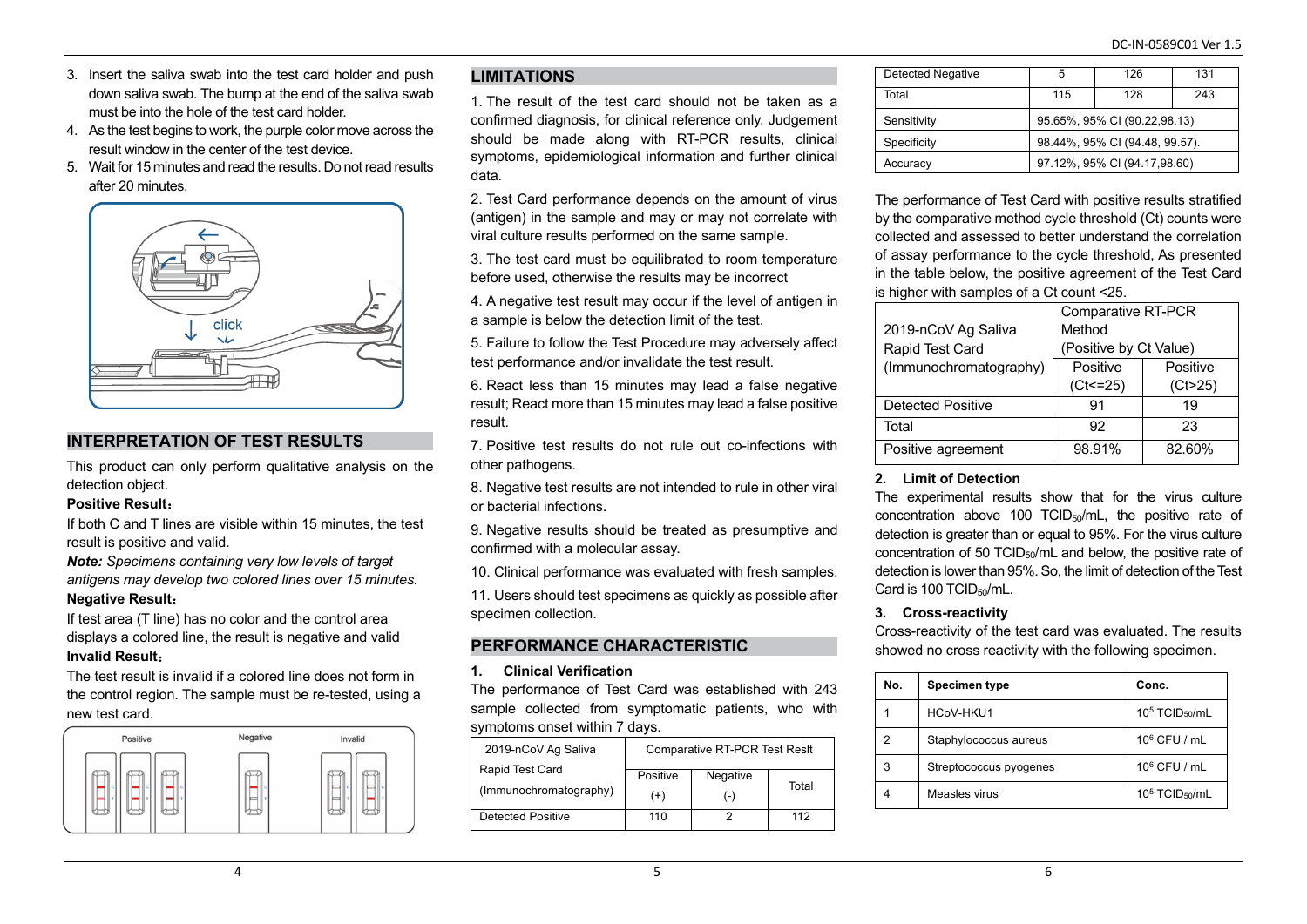| 5              | Paramyxovirus parotitis       | 10 <sup>5</sup> TCID <sub>50</sub> /mL |
|----------------|-------------------------------|----------------------------------------|
| 6              | Adenovirus 3                  | $105$ TCID <sub>50</sub> /mL           |
| $\overline{7}$ | Mycoplasma pneumoniae         | $10^6$ CFU / mL                        |
| 8              | Parainfluenza virus 2         | $105$ TCID <sub>50</sub> /mL           |
| 9              | Human Metapneumovirus (hMPV)  | $105$ TCID <sub>50</sub> /mL           |
| 10             | Human coronavirus OC43        | $105$ TCID <sub>50</sub> /mL           |
| 11             | Human coronavirus 229E        | $105$ TCID <sub>50</sub> /mL           |
| 12             | Human coronavirus NL63        | 10 <sup>4</sup> TCID <sub>50</sub> /mL |
| 13             | MERS-Coronavirus EMC/2012     | $104$ TCID <sub>50</sub> /mL           |
| 14             | Bordetella parapertussia      | 10 <sup>6</sup> CFU / mL               |
| 15             | Influenza B (Victoria strain) | 10 <sup>5</sup> TCID <sub>50</sub> /mL |
| 16             | Influenza B (Y strain)        | 10 <sup>5</sup> TCID <sub>50</sub> /mL |
| 17             | Influenza A (H1N1 2009)       | $105$ TCID <sub>50</sub> /mL           |
| 18             | Influenza A (H3N2)            | 10 <sup>5</sup> TCID <sub>50</sub> /mL |
| 19             | Avian influenza virus (H7N9)  | 10 <sup>5</sup> TCID <sub>50</sub> /mL |
| 20             | Avian influenza virus (H5N1)  | $105$ TCID <sub>50</sub> /mL           |
| 21             | Epstein-Barr virus            | 10 <sup>5</sup> TCID <sub>50</sub> /mL |
| 22             | Enterovirus CA16              | 10 <sup>5</sup> TCID <sub>50</sub> /mL |
| 23             | Rhinovirus                    | $105$ TCID <sub>50</sub> /mL           |
| 24             | Respiratory syncytial virus   | $105$ TCID <sub>50</sub> /mL           |
| 25             | Streptococcus pneumoniae      | 10 <sup>6</sup> CFU / mL               |
| 26             | Candida albicans              | 106 CFU / mL                           |
| 27             | Chlamydia pneumoniae          | 10 <sup>6</sup> CFU / mL               |
| 28             | Bordetella pertussis          | 10 <sup>6</sup> CFU / mL               |
| 29             | Pneumocystis jirovecii        | 10 <sup>6</sup> CFU / mL               |
| 30             | Mycobacterium tuberculosis    | 10 <sup>6</sup> CFU / mL               |
| 31             | Legionella pneumophila        | 10 <sup>6</sup> CFU / mL               |

#### **4. Interference Substances**

The test results do not be interfered with the substance at the following concentration:

| No.            | Interference substances                 | Conc.         |
|----------------|-----------------------------------------|---------------|
| 1              | Whole Blood                             | 4%            |
| $\overline{2}$ | Ibuprofen                               | 1mg / mL      |
| 3              | Tetracycline                            | $3\mu$ g / mL |
| 4              | Chloramphenicol                         | $3\mu$ g / mL |
| 5              | Erythromycin                            | $3\mu$ g / mL |
| 6              | Tobramycin                              | 5%            |
| $\overline{7}$ | Throat spray (Menthol)                  | 15%           |
| 8              | Mupirocin                               | 10mg/mL       |
| 9              | Throat lozenge (Menthol)                | 1.5mg/mL      |
| 10             | Tamiflu (Oseltamivir)                   | 5mg/mL        |
| 11             | Naphthoxoline hydrochloride nasal drops | 15%           |
| 12             | Mucin                                   | 0.50%         |
| 13             | Fisherman's Friend                      | 1.5mg/mL      |
| 14             | Compound Benzocain Gel                  | 1.5mg/mL      |
| 15             | Cromoglycate                            | 15%           |
| 16             | Sinex (Phenylephrine Hydrochloride)     | 15%           |
| 17             | Afrin (Oxymetazoline)                   | 15%           |
| 18             | Fluticasone propionate spray            | 15%           |

## **5. Precision**

1. Test 10 replicates of negative and positive by using the reference materials of enterprises. The negative agreement and the positive agreement were 100%.

2. Test three different lots kits including positive and negative reference materials of enterprises. The negative results and the positive results were 100%

## **6. Hook Effect**

The Test Card was tested up to  $1.6 \times 10^5$  TCID<sub>50</sub>/ml of heatinactivated 2019-nCoV strain and no high-dose effect was observed.

## **PRECAUTIONS**

1. For in vitro diagnostic use.

2. Use appropriate precautions in the collection, handling, storage, and disposal of patient samples and used test contents.

3. Use of Nitrile, Latex (or equivalent) gloves is recommended when handling patient samples.

4. Do not reuse the used Test Card or saliva swab.

5. Should never open the foil pouch of the Test Card exposing it to the ambient environment until the Test Card is ready for immediate use.

6. Discard and do not use any damaged or dropped Test Card or material.

7. Inadequate or inappropriate sample collection, storage, and transport may yield false test results.

8. Sample collection and handling procedures require specific training and guidance.

9. To obtain accurate results, do not use visually bloody or overly viscous samples.

10. To obtain accurate results, an opened and exposed Test Card should not be used.

11. Testing should be performed in an area with adequate ventilation.

12. Wear suitable protective clothing, gloves, and eye/face protection when handling the contents of this test.

13. Wash hands thoroughly after handling.

## **KEY TO SYMBOLS USED**

| <b>COMPONENT</b> | <b>Materials</b><br>Included              | <b>CASSETTE</b> | <b>Test Card</b>        |
|------------------|-------------------------------------------|-----------------|-------------------------|
| <b>IFU</b>       | Instructions<br>for Use                   | <b>SWAB</b>     | Saliya Swab             |
|                  | Consult<br>Instructions<br>For Use        |                 | Date of<br>Manufacturer |
| com              | Store at<br>$2^{\circ}$ C~30 $^{\circ}$ C |                 | Do Not Reuse            |